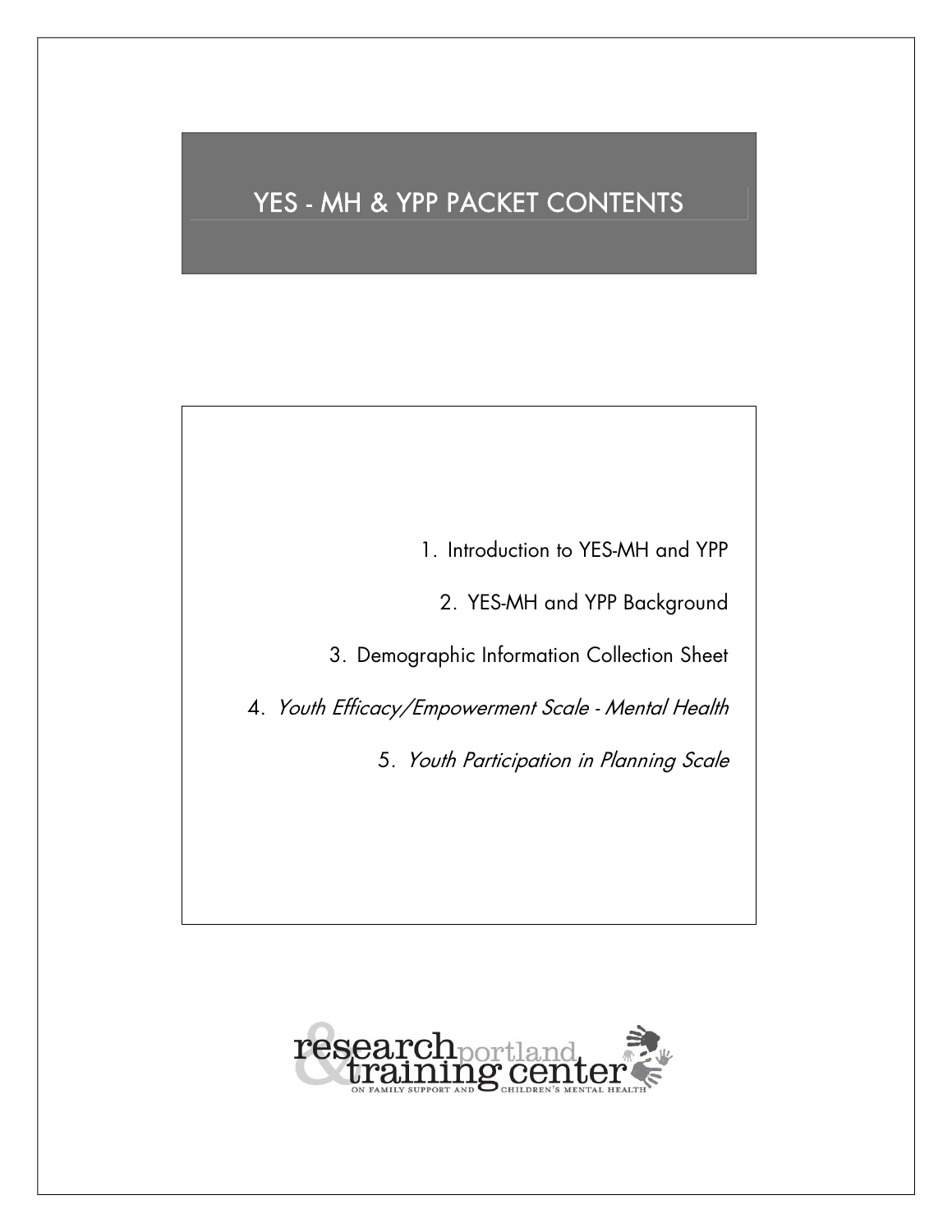#### INTRODUCTION TO THE YOUTH EFFICACY/ EMPOWERMENT - MENTAL HEALTH AND THE YOUTH PARTICIPATION IN PLANNING SCALE

his packet brings you introductory information about two new measures developed by the Research and Training Center on Family Support and Children s Mental Health. The two new measures are T

- ß Youth Efficacy / Empowerment Scale-Mental Health (YES-MH). This measure was designed to assess youth perceptions of efficacy with respect to managing their own mental health condition, managing their own services and supports, and using their experience and knowledge to help peers and improve service systems.
- Youth Participation in Planning Scale (YPP). The YPP assesses youth perceptions of whether interdisciplinary teams that create service, care, or treatment plans support meaningful youth participation in the planning process.

This packet contains a brief introduction to the two measures, including a summary of the process by which the measures were developed. The packe t also contains preview versions of each measure.

If you wish to use one or both of the measures, you can request reproducible versions of the measures and an administration and scoring guide from [rtcpubs@pdx.edu.](mailto:rtcpubs@pdx.edu) There is no charge to use or reproduce the measures.



Walker, J. S. & Powers, L. E. (2007). Introduction to the Youth Self-Efficacy Scale/Mental Health and the Youth Participation in Planning Scale. Portland, OR: Research and Training Center on Family Support and Children s Mental Health, Portland State University.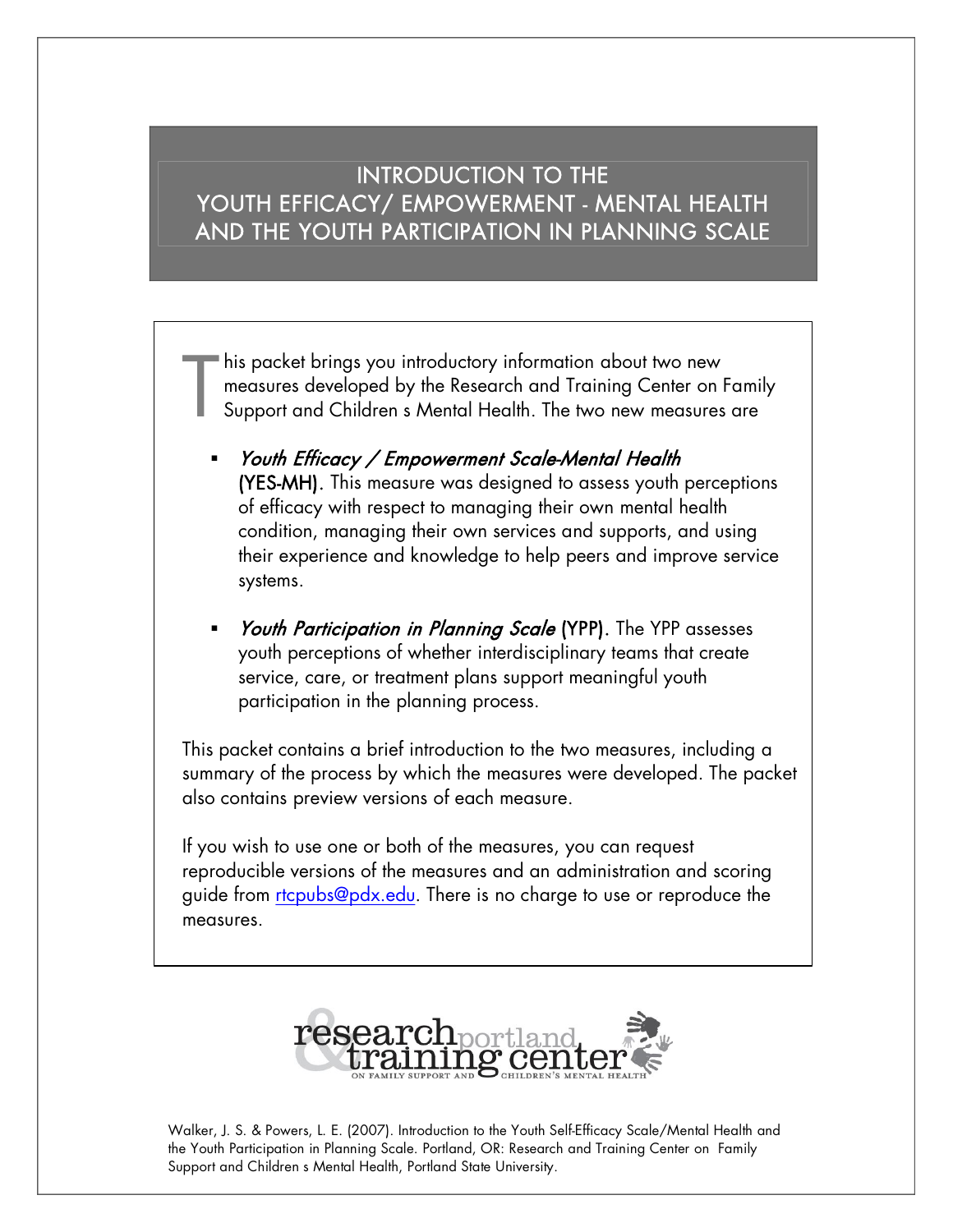#### INTRODUCTION TO THE MEASURES

This is a brief introduction to two new measures that are highly relevant to research and evaluation in children's mental health that is undertaken from a youth development or system of care perspective. The first measure, the Youth Efficacy / Empowerment Scale-Mental Health (YES-MH), is an adaptation from the Family Empowerment Scale,<sup>1</sup> and was designed to assess youth perceptions of confidence and efficacy with respect to managing their own mental health condition, managing their own services and supports, and using their experience and knowledge to help peers and improve service systems. The second measure, the Youth Participation in Planning Scale (YPP), is also based on a scale developed for caregivers;<sup>2</sup> however the changes made were significant enough that the scale cannot be considered simply as an adaptation. The YPP assesses youth perceptions of whether interdisciplinary teams that create service, care, or treatment plans support meaningful youth participation in the planning process.

The President's New Freedom Commission places at the core of its vision of a transformed mental health system the idea that every child with a serious emotional disturbance will have a comprehensive, individualized plan of care. Such plans are to be developed by youth, families, and providers working in full partnership to select treatment goals and strategies, and to monitor progress. A similar vision is expressed in the principles that guide systems of care for children's mental health. This vision of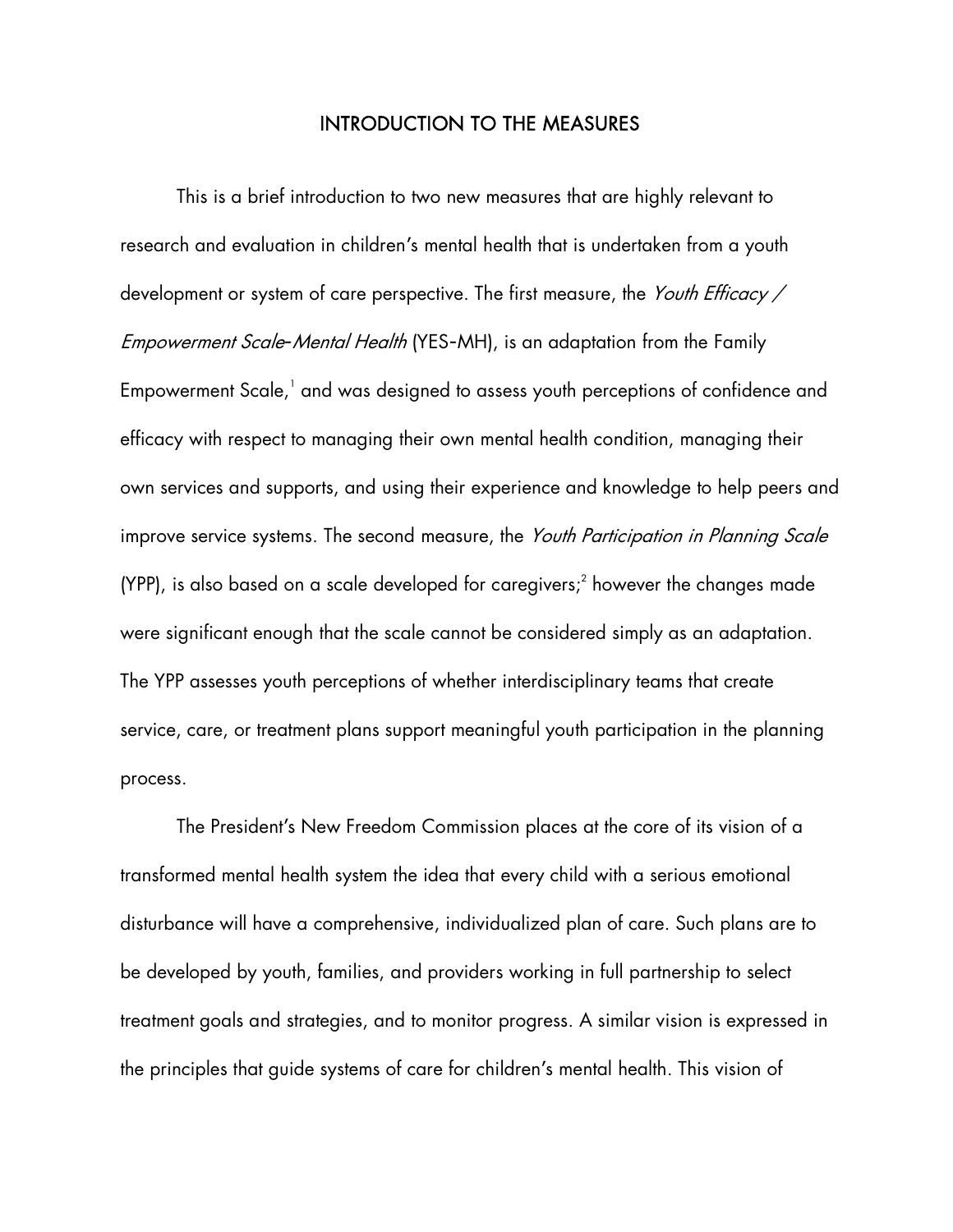transformation stands in contrast to the existing reality in children's mental health, in which youth in particular typically have little meaningful input in the process of creating plans.

Visions of mental health systems transformation also include an emphasis on empowerment. In this context, empowerment can be seen as reflecting a young person's efficacy or sense of confidence at three levels: self—managing his or her own condition; service/support—managing services and supports so that they are consistent with the young person's goals and values; and system—using his or her experience to benefit others.

An assessment of the extent to which transformation is occurring thus includes the need to measure the extent to which mental health contexts promote youth efficacy / empowerment and youth participation in planning. The YPP and the YES-MH were developed to meet this need.

#### Method

The research team convened several feedback groups of youth to review the items in the caregiver empowerment and participation scales, and to suggest wording for items in versions of the scales adapted for youth. This process proceeded relatively smoothly for the efficacy/empowerment items; however, this was not the case for the participation items—feedback emphasized that existing measures 1) did not set the bar high enough in terms of expectations for participation and 2) did not include other necessary aspects of participation such as the opportunity to be prepared in advance.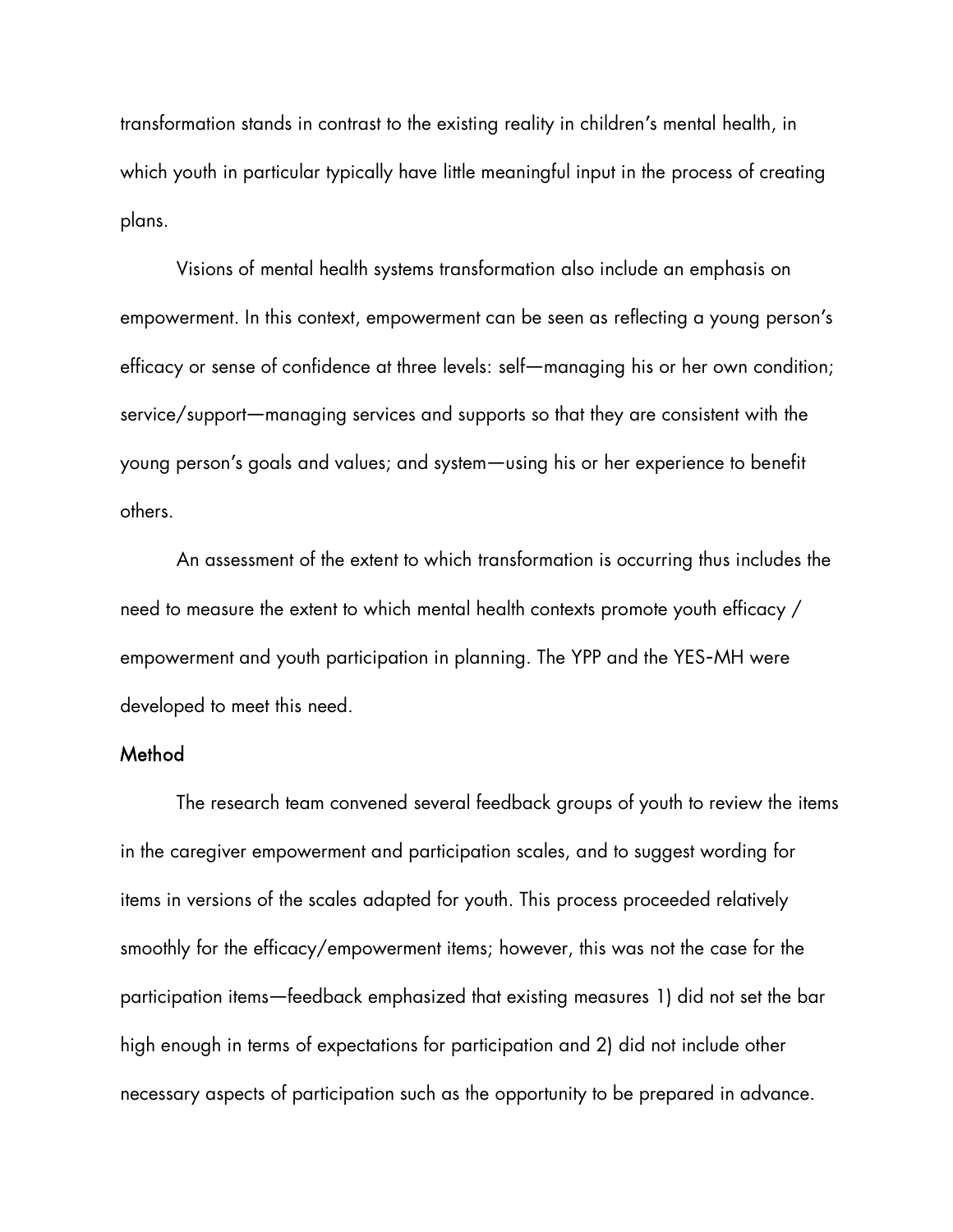Additional items were thus generated for the participation scale and further feedback was sought.

After new items were created for the participation scale, the research team created a survey that included the potential items for the YES and the YPP as well as questions about the type of planning received and goals on the plan and how important they were perceived to be. The survey also asked about youth living situation (present and past), diagnoses, income, and other demographic information. The sample sought was 180 total youth, 60 of whom would retake the survey after about six weeks, and 60 of whom would take the survey as part of a caregiver-youth dyad, with the caregiver doing a version of the survey that focused on their youth's participation in planning. Youth were eligible for the survey if they were between 1421 and had received team planning in the last year.

Survey packets were distributed either 1) at the request of adult caregivers of eligible youth (e.g., caregivers provided contact information at conferences), or 2) through intermediaries, typically providers of team planning like wraparound programs or schools (through their IEP process).

#### **Results**

Surveys were collected until the desired sample was achieved (N=188). Respondents were 57% male and had a mean age of 16.2. Seventy-four percent reported having taken medication for mental health reasons, and 85% reported receiving free or reduced lunch. Caregivers reported a mean income of \$20,800.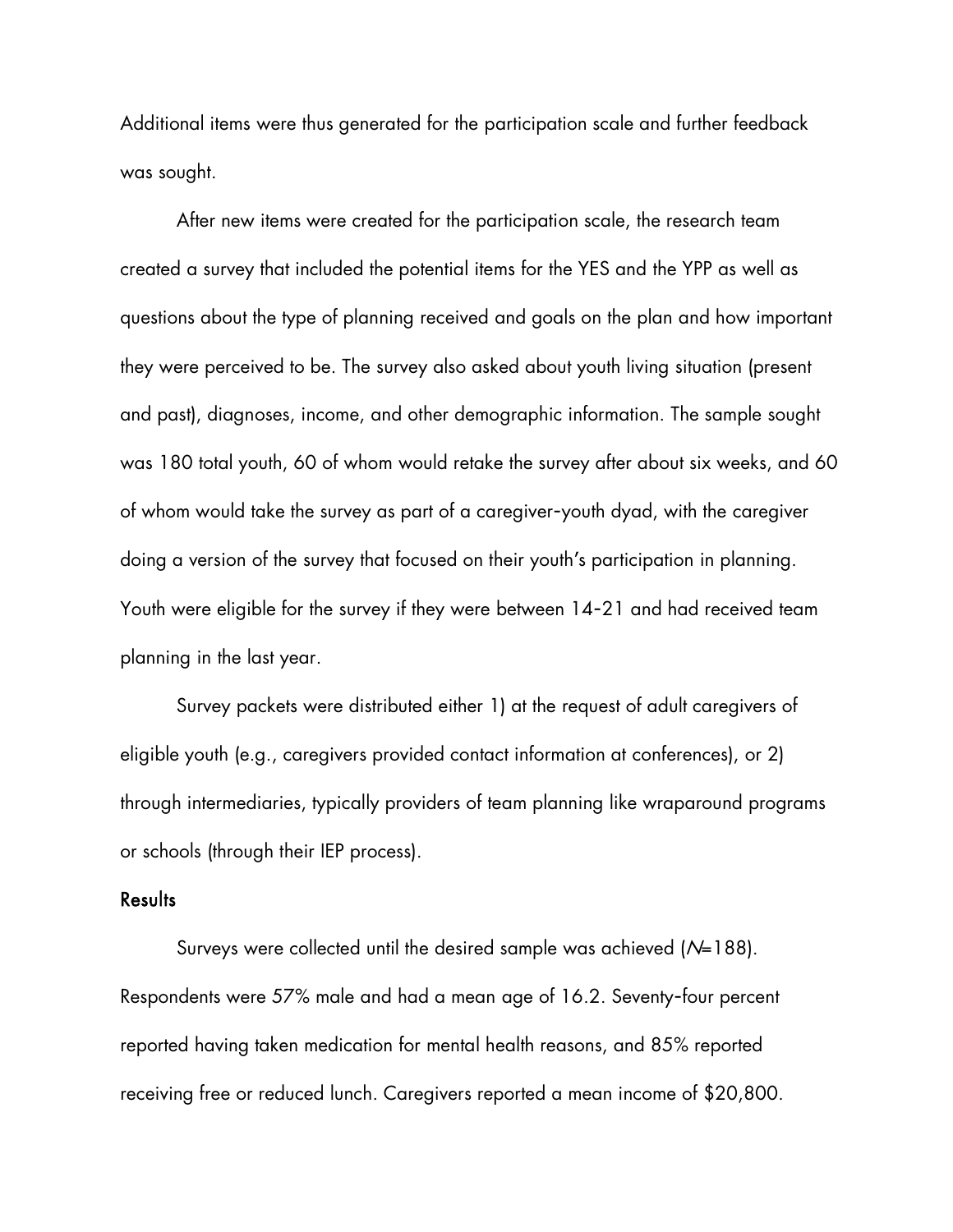Analyses of zip codes put the mean income of counties represented at 49% of US median household income. Based on respondents' own descriptions of their race/ethnicity, 57.8% were categorized as White, 26.6% African American, and 12.2% Asian, with the remainder providing other answers. The most common diagnoses reported *ever* having lived in foster care, 27.2% in a group home, 22.9% in residential provided by youth were ADHD (36.2%), depression (19.0%) and bipolar disorder (16.2%). Many youth listed several diagnoses. While most youth reported *currently* living with parents (55.8%), others were in foster care (15.0%), residential treatment (9.2%), on their own (4.6%), or in correctional facilities (4.2%). Forty percent of youth treatment, 22.7% in a psychiatric hospital, and 20.3% in a correctional facility.

emerged for each measure. Several items were dropped from each measure because of Factor analyses for self-efficacy and participation items were performed separately using principal axis factoring and oblique rotation. A three-factor solution either cross loading or low loadings on all three factors. The remaining items all loaded on one factor at least .500 and on no other factor more than .300.

loadings, and the subscales have good to excellent internal reliability. The subscales are The YPP has 16 items on three subscales. Items have high loadings, low cross "plan and planning process reflect my perspective" (8 items, Cronbach's  $\alpha = .898$ ); preparation to participate (4 items,  $a = .750$ ); and accountability (4 items,  $a = .784$ ). The YES has 20 items on subscales which parallel the subscales for the caregiver version and reflect efficacy / empowerment at three levels, self (confidence and optimism about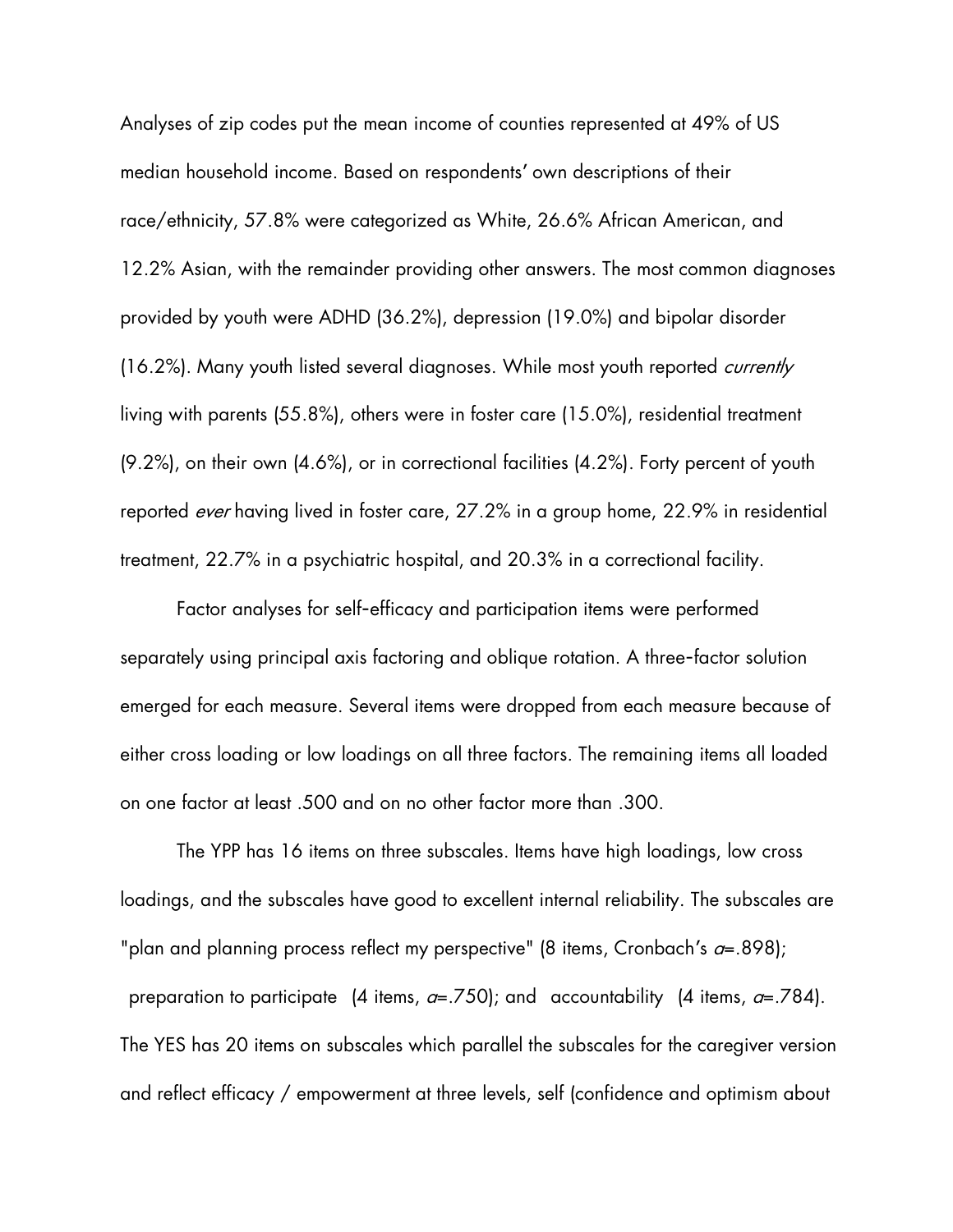coping with/managing one's condition;  $a=0.852$ ), services (confidence and capacity to work with service providers to select and optimize services and supports;  $a=833$ ), and system (confidence and capacity to help providers improve services and to help other youth understand the service system;  $a=0.882$ ). Mean scores for the total participation and total efficacy / empowerment scales were significantly different between youth with low, medium, and high satisfaction with their plans (a variable created from six survey items—YPP:  $F(2, 156)$ =13.0,  $p<.001$ ; YSS:  $F(2, 155)$ =18.7,  $p<.001$ ). Post-hoc analyses showed all differences between means were significant. Total efficacy / empowerment and participation scales were correlated (.623,  $p<.001$ ) and subscales were correlated according to prediction, with highest correlation between participation (planning) and efficacy / empowerment (services and supports) ( $.724, p<.001$ ), and lowest correlations between efficacy / empowerment (system) and the three participation subscales. Caregiver and youth total participation scores were highly correlated (.633,  $p<.001$ , as were test-retest for the YPP (.749,  $p<.001$ ) and the YES (.635,  $p<.001$ ). The factor structure of the YPP was well mirrored by the factor structure of the parallel caregiver version (Tucker's phi >.90 for all three factors).

#### **Conclusion**

Results from this initial study show evidence of a clear factor structure and good reliability for the two measures, and provide initial information about the validity of the YES and YPP.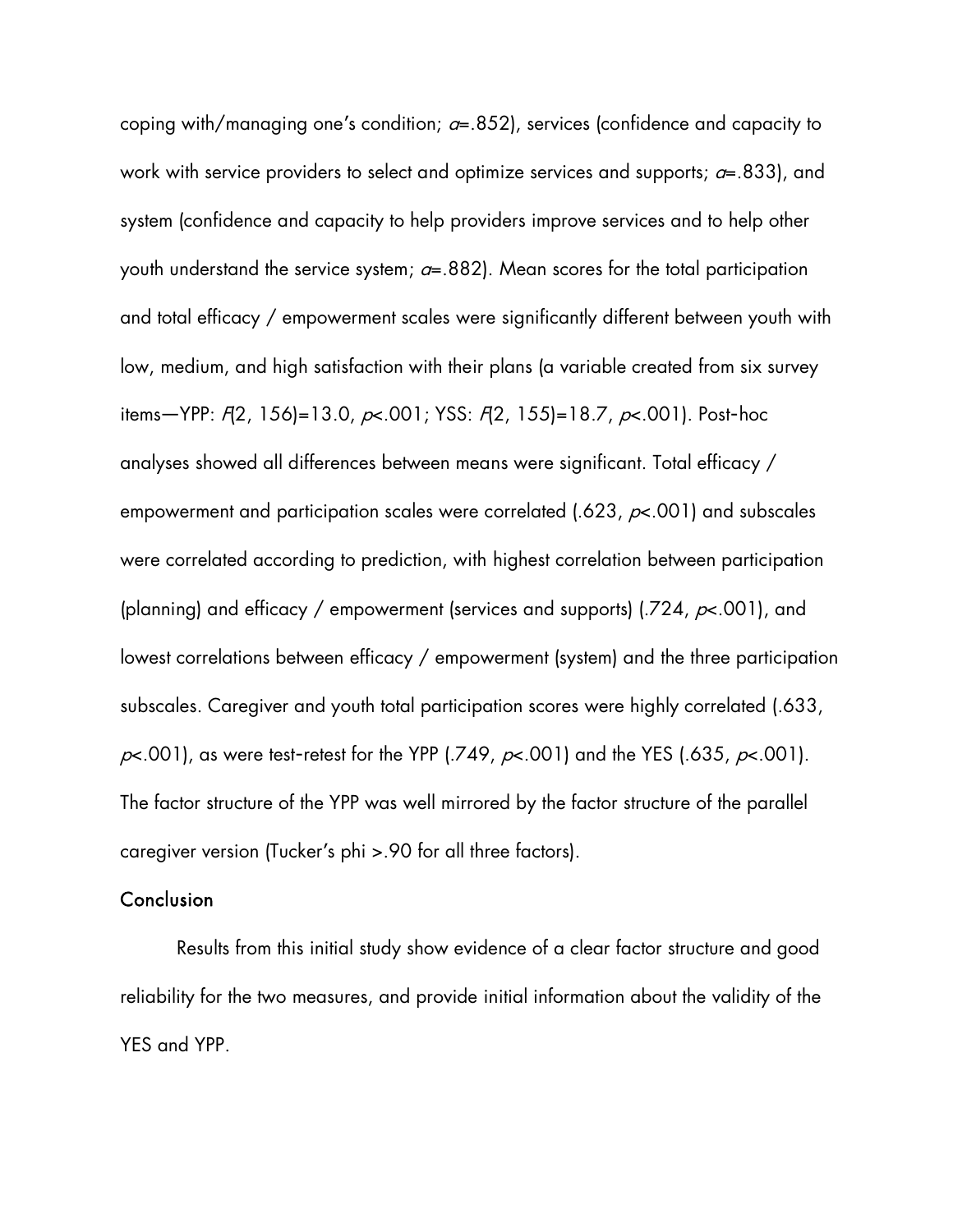#### References

- 1. Koren PE, DeChillo N, Friesen BJ. Measuring empowerment in families whose children have emotional disabilities. Rehabilitation Psychology. 1992;34:305-321.
- 2. Friesen BJ, Pullman M. Family participation in planning services: A brief measure. In: Newman C, Liberton C, Kutash K, Friedman RM, eds. The 14th annual research conference proceedings. A system of care for children*'*s mental health: Expanding the research base. February 25 - 28, 2001. Tampa, FL: University of South Florida, The Louis de la Parte Florida Mental Health Institute, Research and Training Center for Children's Mental Health; 2002;235-238.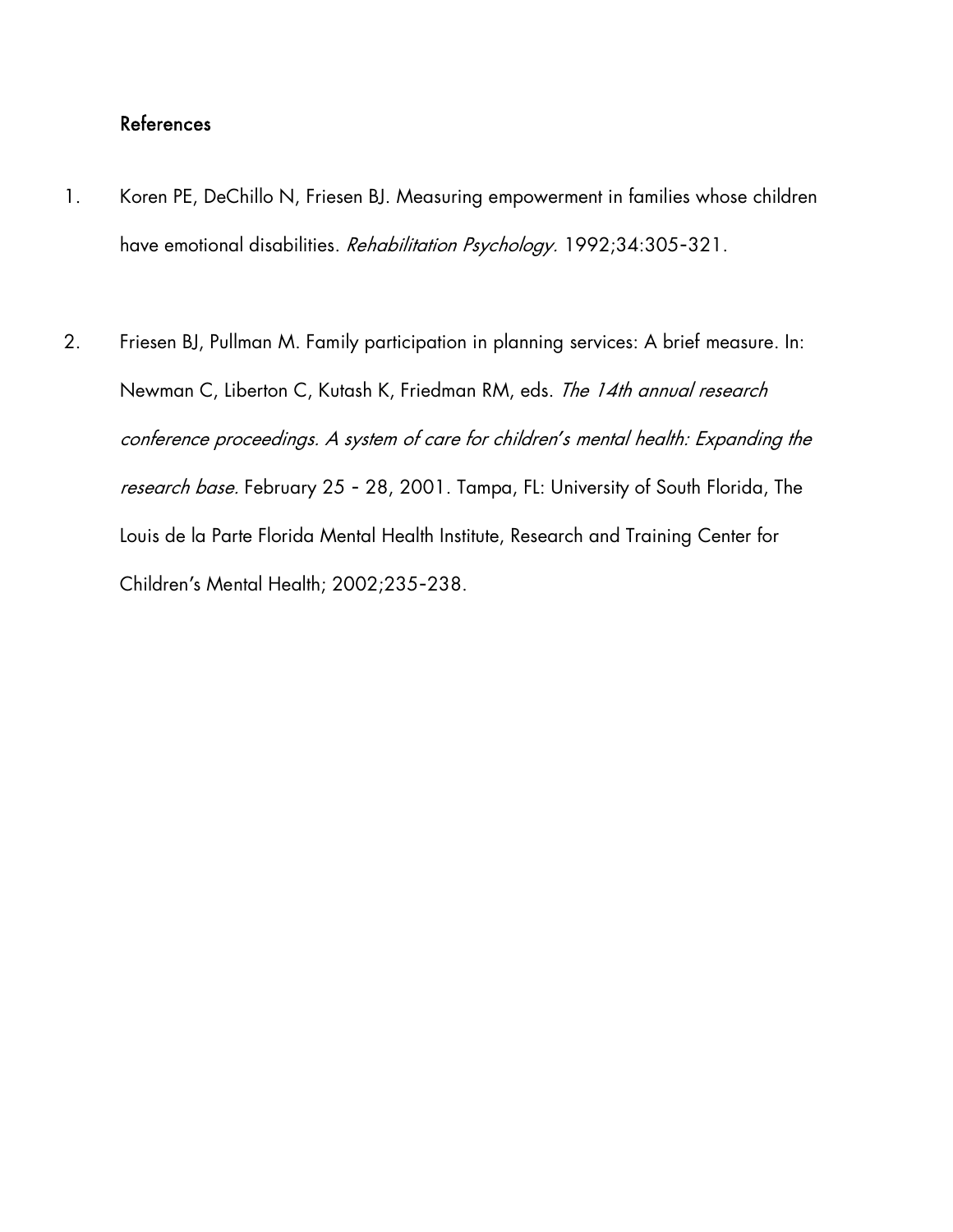DEMOGRAPHIC INFORMATION FOR THE YOUTH EFFICACY / EMPOWERMENT SCALE - MENTAL HEALTH AND THE YOUTH PARTICIPATION IN PLANNING SCALE

#### PLEASE PROVIDE US WITH A BIT OF INFORMATION ABOUT YOURSELF AND YOUR FAMILY:

| 1. What is your sex? (Check ONE): ____ male                                 | __ female                                                                                                       |
|-----------------------------------------------------------------------------|-----------------------------------------------------------------------------------------------------------------|
|                                                                             |                                                                                                                 |
|                                                                             |                                                                                                                 |
| 4. What is your race/ethnicity? (Check ONE answer that BEST describes you): |                                                                                                                 |
| __ White/Caucasian                                                          | __ Black/African-American                                                                                       |
| __ Hispanic/Latino/a                                                        | __ Alaskan/Native American                                                                                      |
| Asian-American                                                              | other: when the contract of the contract of the contract of the contract of the contract of the contract of the |

5. Have you ever received free or reduced lunch at school? \_\_\_\_ yes \_\_\_\_\_ no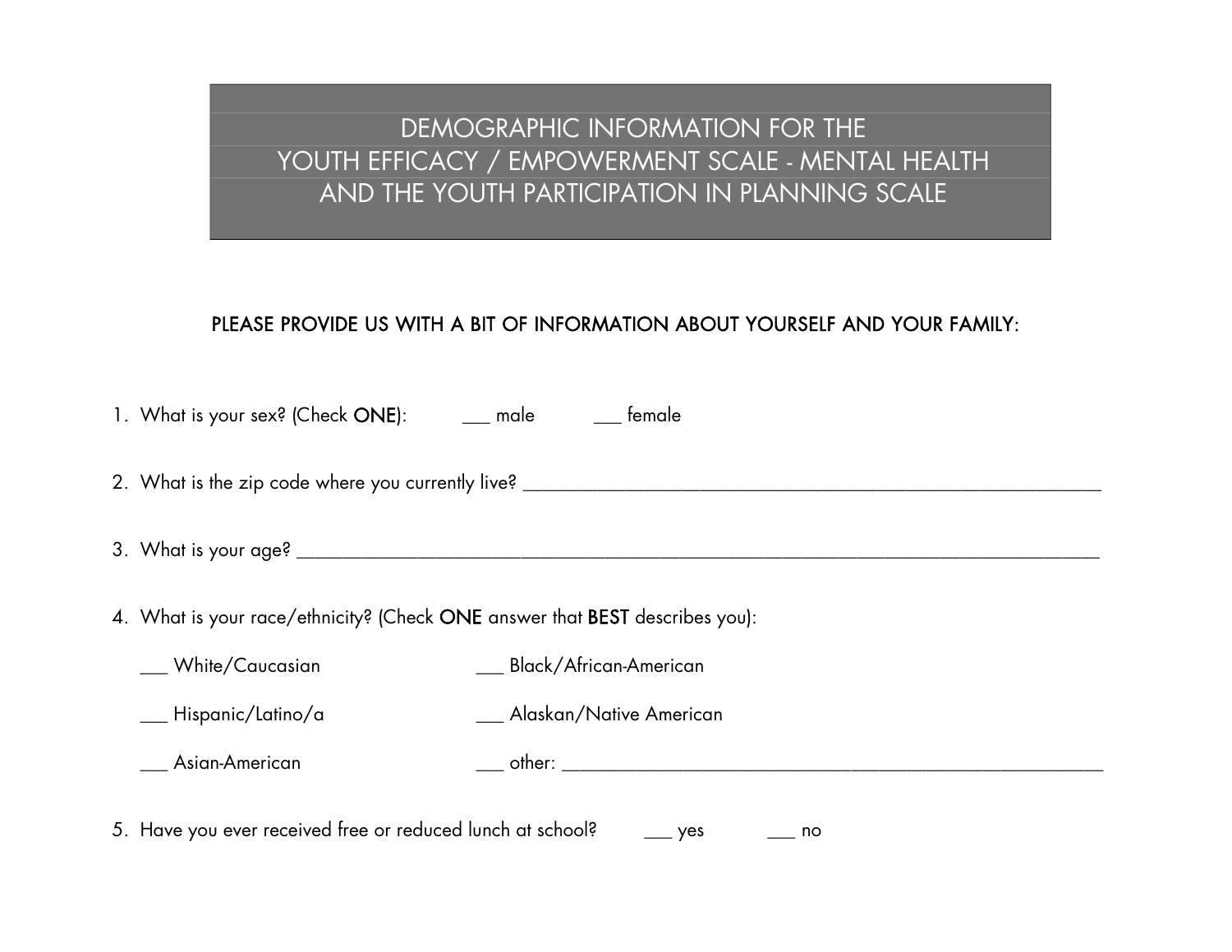- 6. Have you ever taken medication for emotional or mental health difficulties? \_\_\_\_ yes \_\_\_\_ no
- 7. Have you been given a name or diagnosis for your emotional or mental health difficulties (Examples: ADHD, ODD, Asperger's, etc.)? If so, please write it here: \_\_\_\_\_\_\_\_\_\_\_\_\_\_\_\_\_\_\_\_\_\_\_\_\_\_\_\_\_\_\_\_\_\_\_\_\_\_\_\_\_\_\_\_\_\_\_\_\_\_\_\_\_\_\_\_\_\_\_\_\_\_\_\_\_
- 8. Check the answer below that best describes where you live now (Check ONE):
	- \_\_\_ independent/on my own \_\_\_ living with parent(s) \_\_\_ living with relatives other than parents \_\_\_ foster care \_\_\_ group home \_\_\_ residential treatment \_\_\_ psychiatric hospital \_\_\_ homeless/couch surfing \_\_\_ correctional facility \_\_\_ other (please describe):\_\_\_\_\_\_\_\_\_\_\_\_\_\_\_\_\_\_\_\_\_\_\_\_\_\_\_\_\_\_\_\_\_\_\_\_\_\_\_\_\_\_\_\_\_\_\_\_\_\_\_\_\_\_\_\_\_\_\_\_\_\_\_\_\_\_\_\_\_\_\_\_\_\_\_\_\_\_\_\_
- 9. Have you ever been in any of these living situations? (Check ALL that apply):



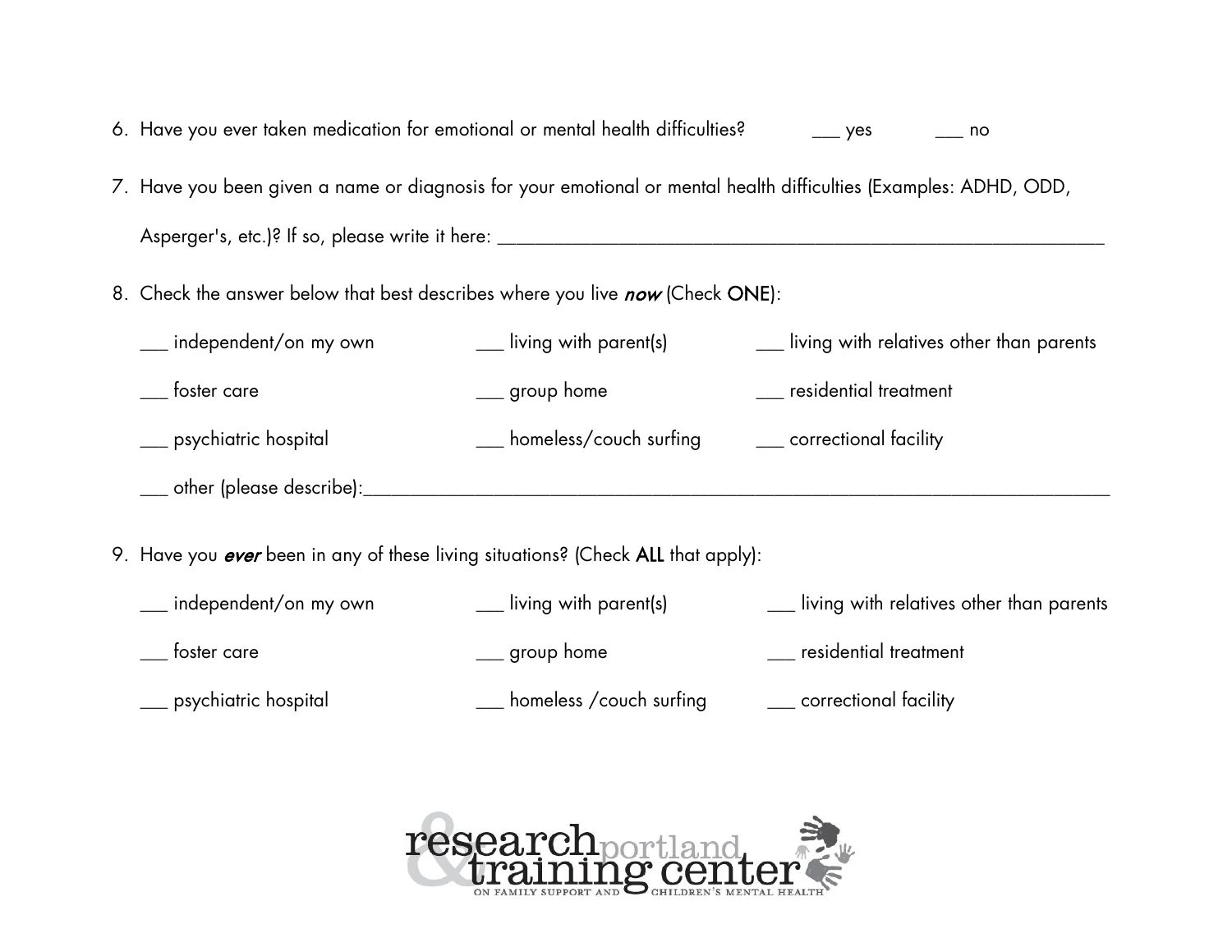ID#: YOUTH-\_\_\_\_\_\_\_\_\_\_\_



## YOUTH EFFICACY / EMPOWERMENT SCALE — MENTAL HEALTH

This survey asks you about how you manage your emotions and mental health, how you manage services and supports, and how you help change or improve service systems. There are no right or wrong answers.

Please write the date you are filling this out:

#### Self

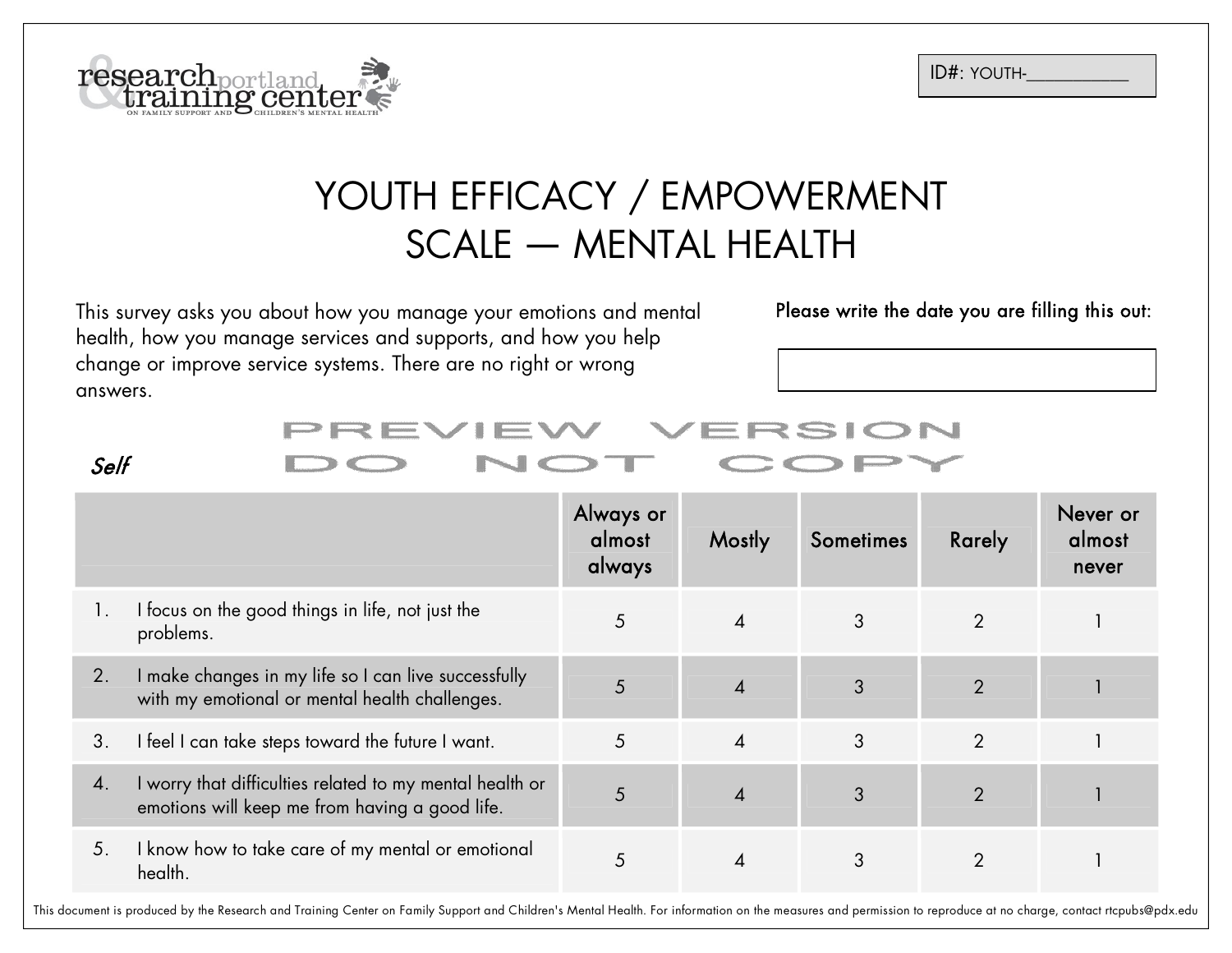|            |                                                                                      | Always or<br>almost<br>always | Mostly | Sometimes | Rarely | Never or<br>almost<br>never |
|------------|--------------------------------------------------------------------------------------|-------------------------------|--------|-----------|--------|-----------------------------|
| $\delta$ . | When problems arise with my mental health or<br>emotions, I handle them pretty well. |                               |        |           |        |                             |
|            | I feel my life is under control.                                                     |                               |        |           |        |                             |

# PREVIEW VERSION<br>DO NOT COPY

Service

|     |                                                                                                                     | Always or<br>almost<br>always | <b>Mostly</b>              | <b>Sometimes</b> | Rarely         | Never or<br>almost<br>never |
|-----|---------------------------------------------------------------------------------------------------------------------|-------------------------------|----------------------------|------------------|----------------|-----------------------------|
| 8.  | When a service or support is not working for me, I<br>take steps to get it changed.                                 | 5                             | $\boldsymbol{\varDelta}$   | 3                | $\overline{2}$ |                             |
| 9.  | I tell service providers what I think about services I<br>get from them.                                            | 5                             | $\overline{4}$             | 3                | $\overline{2}$ |                             |
| 10. | I believe that services and supports can help me<br>reach my goals.                                                 | 5                             | $\overline{A}$             | 3                | $\overline{2}$ |                             |
| 11. | I am overwhelmed when I have to make a decision<br>about my services or supports.                                   | 5                             | $\boldsymbol{\varLambda}$  | 3                | $\overline{2}$ |                             |
| 12. | My opinion is just as important as service providers'<br>opinions in deciding what services and supports I<br>need. | 5                             | $\boldsymbol{\Lambda}$     | 3                | $\overline{2}$ |                             |
| 13. | I know the steps to take when I think that I am<br>receiving poor services or supports.                             | 5                             | $\boldsymbol{\mathcal{A}}$ | 3                | $\overline{2}$ |                             |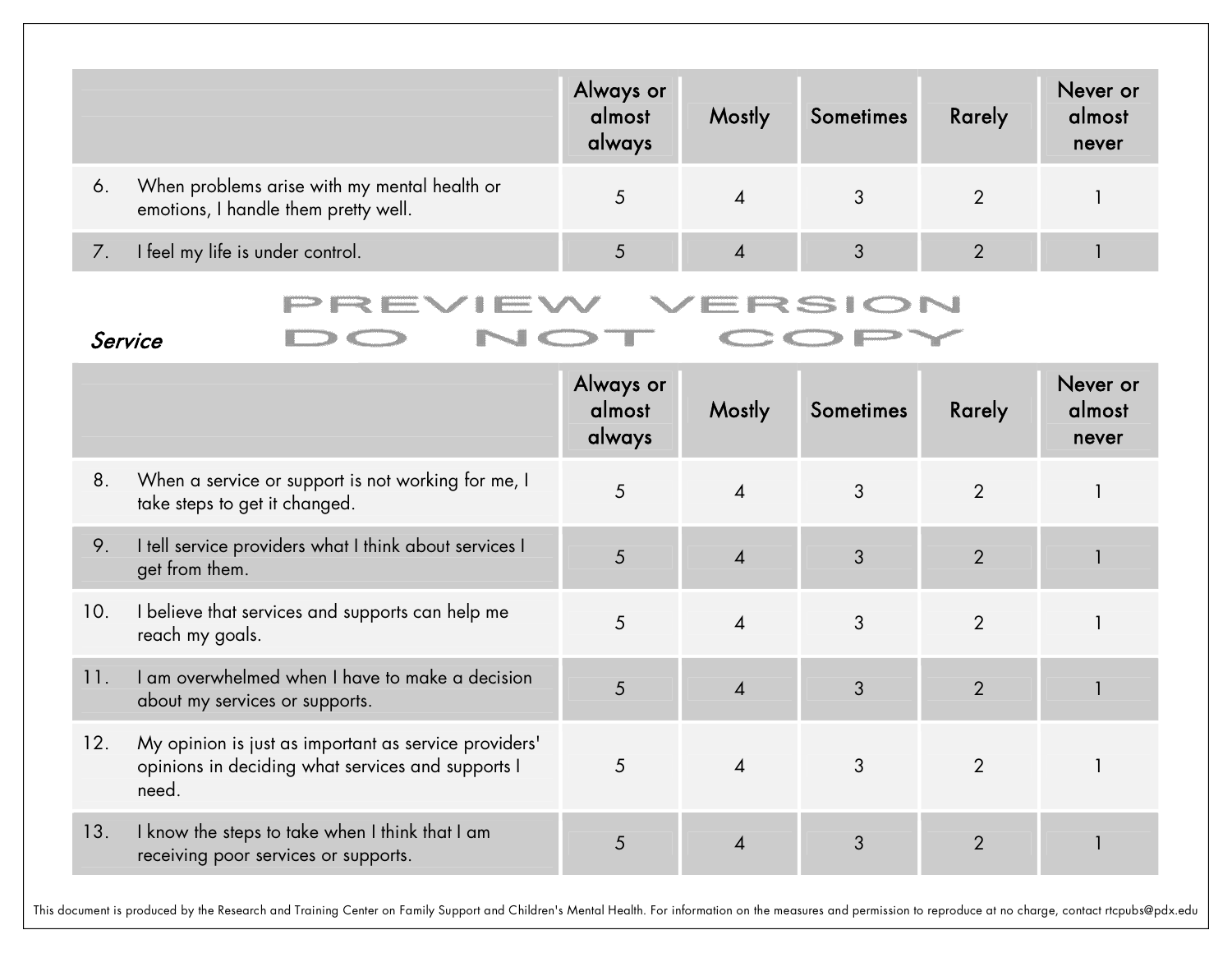|     |                                                                                  | Always or<br>almost<br>always | Mostly | Sometimes | Rarely | Never or<br>almost<br>never |
|-----|----------------------------------------------------------------------------------|-------------------------------|--------|-----------|--------|-----------------------------|
| 14. | I understand how my services and supports are<br>supposed to help me.            |                               |        |           |        |                             |
| 15. | I work with providers to adjust my services or<br>supports so they fit my needs. |                               |        |           |        |                             |

#### PREVIEW VERSION NOT COPY  $\Box$

System

|     |                                                                                                                                        | Always or<br>almost<br>always | <b>Mostly</b>             | <b>Sometimes</b> | Rarely         | Never or<br>almost<br>never |
|-----|----------------------------------------------------------------------------------------------------------------------------------------|-------------------------------|---------------------------|------------------|----------------|-----------------------------|
| 16. | I feel I can help improve services or supports for<br>young people with emotional or mental health<br>difficulties.                    | 5                             | 4                         | 3                | $\overline{2}$ |                             |
| 17. | I have ideas about how to improve services for<br>young people with emotional or mental health<br>difficulties.                        | 5                             | $\overline{A}$            | 3                | $\overline{2}$ |                             |
| 18. | I know about the legal rights that young people with<br>mental health difficulties have.                                               | 5                             | $\boldsymbol{\varLambda}$ | 3                | $\overline{2}$ |                             |
| 19. | I feel that trying to change mental health services and<br>supports is a waste of time.                                                | 5                             | $\boldsymbol{\varLambda}$ | 3                | $\overline{2}$ |                             |
| 20. | I take opportunities to speak out and educate people<br>about what it's like to experience emotional or<br>mental health difficulties. | 5                             | $\boldsymbol{\varDelta}$  | 3                | $\overline{2}$ |                             |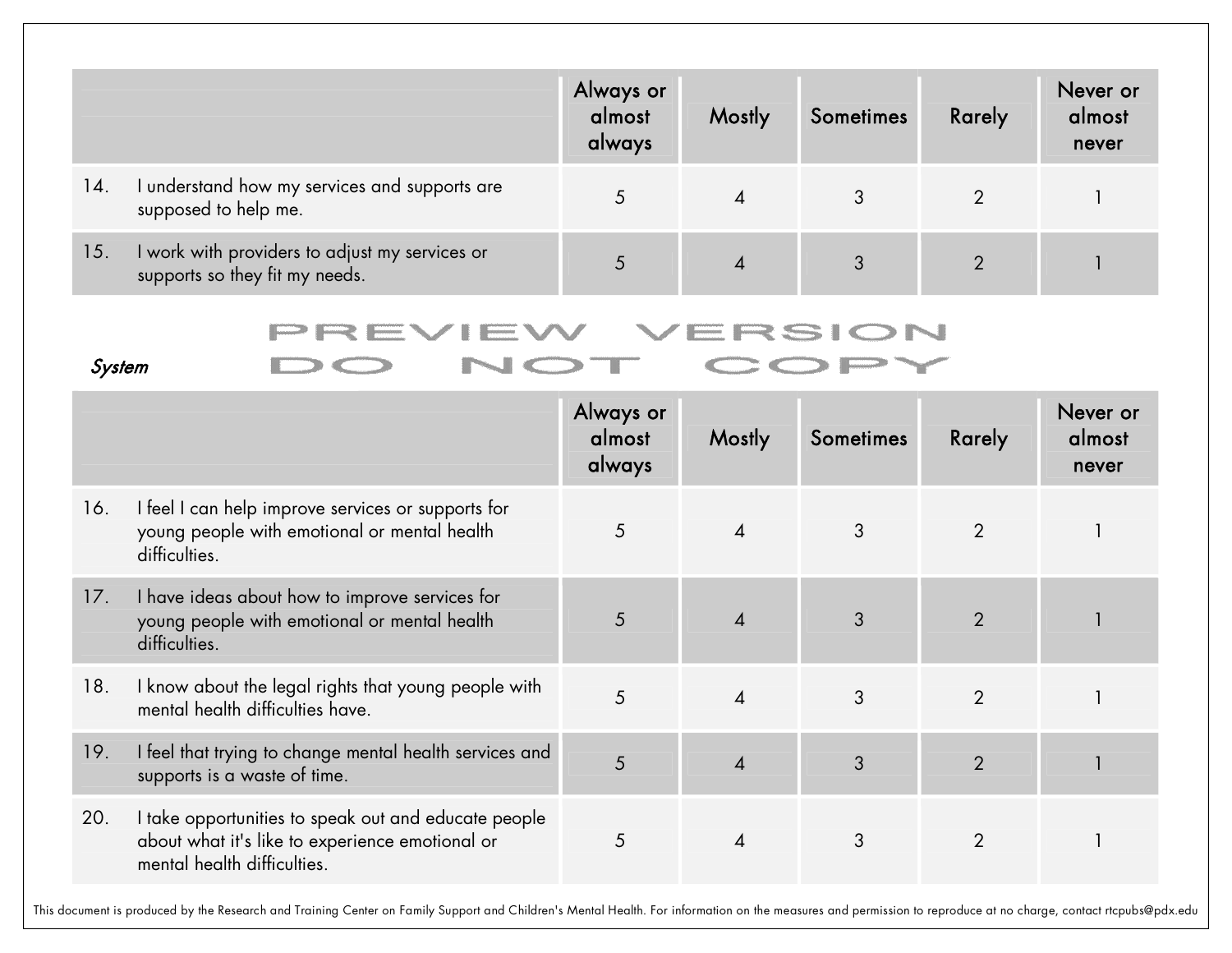|     |                                                                                                                                  | Always or        |                |                  |                | Never or                |
|-----|----------------------------------------------------------------------------------------------------------------------------------|------------------|----------------|------------------|----------------|-------------------------|
|     |                                                                                                                                  | almost<br>always | <b>Mostly</b>  | <b>Sometimes</b> | <b>Rarely</b>  | almost<br>never         |
| 21. | I feel that I can use my knowledge and experience to<br>help other young people with emotional or mental<br>health difficulties. | $\sqrt{5}$       | $\overline{4}$ | 3                | $\overline{2}$ | $\overline{\mathsf{I}}$ |
| 22. | I tell people in agencies and schools how services for<br>young people can be improved.                                          | 5                | $\overline{4}$ | 3                | $\overline{2}$ |                         |
| 23. | I help other young people learn about services or<br>supports that might help them.                                              | 5                | $\overline{4}$ | 3                | $\overline{2}$ |                         |
|     | Was this survey:                                                                                                                 |                  |                |                  |                |                         |
|     | hard to complete<br>hard to understand                                                                                           |                  | too long       |                  | just right     |                         |
|     | Comments and/or suggestions:                                                                                                     |                  |                |                  |                |                         |
|     | Thank you for completing this information!                                                                                       |                  |                |                  |                |                         |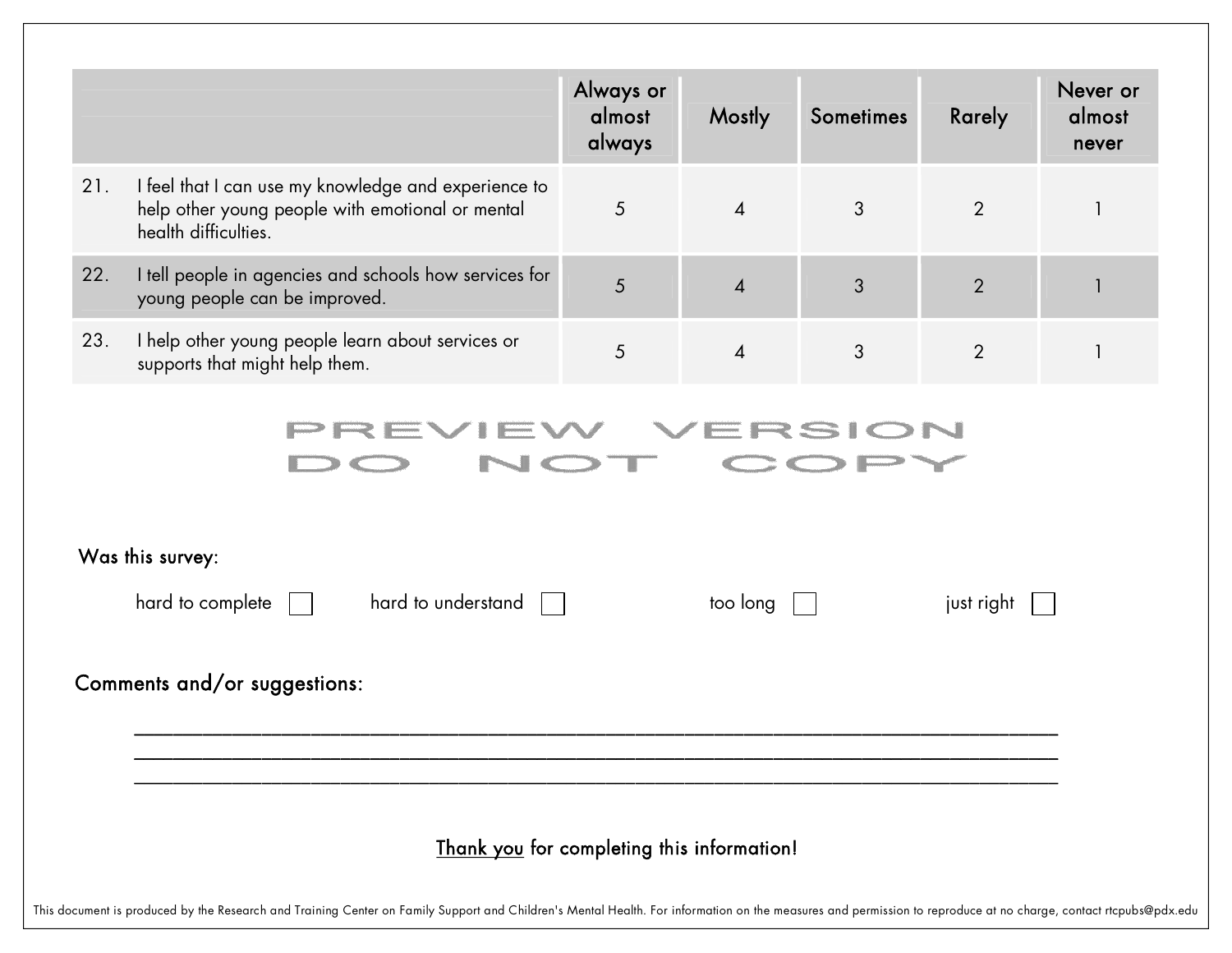ID#: YOUTH-



## YOUTH PARTICIPATION IN PLANNING

Please write the date you are filling this out:

|    | Please answer these questions based on your<br>experiences WITH YOUR PLANNING TEAM<br>during the PAST 2-3 MONTHS. | Always or<br>almost<br>always | <b>Mostly</b>             | <b>Sometimes</b> | Rarely         | Never or<br>almost<br>never |
|----|-------------------------------------------------------------------------------------------------------------------|-------------------------------|---------------------------|------------------|----------------|-----------------------------|
| Ι. | During planning, I have planty of opportunities to<br>express my ideas.                                           |                               |                           |                  |                |                             |
| 2. | I understand what's in my plan.                                                                                   | 5                             | $\overline{A}$            | 3                | $\overline{2}$ |                             |
| 3. | I help decide what is on the agenda for my team<br>meetings.                                                      | 5                             | $\overline{A}$            | 3                | $\overline{2}$ |                             |
| 4. | Team members have specific tasks to do for my plan.                                                               | 5                             | $\overline{\mathcal{A}}$  | 3                | $\overline{2}$ |                             |
| 5. | During planning, we make changes to my plan<br>based on my ideas.                                                 | 5                             | $\boldsymbol{\varLambda}$ | 3                | 2              |                             |
| 6. | The goals on my plan are unrealistic.                                                                             | 5                             | $\overline{\mathcal{A}}$  | 3                | $\overline{2}$ |                             |
| 7. | I get an up-to-date copy of my plan.                                                                              | 5                             | 4                         | 3                | $\overline{2}$ |                             |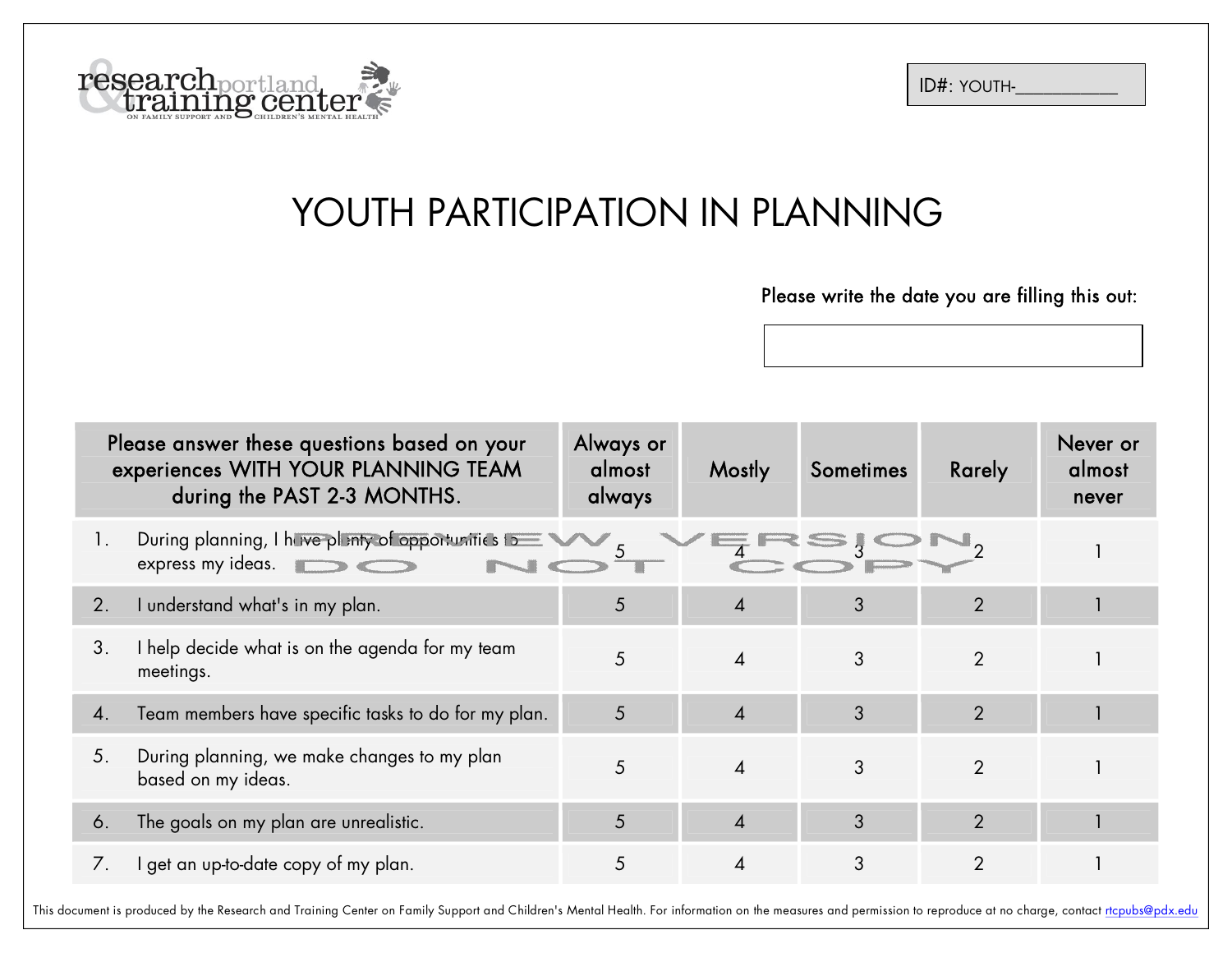|     | Please answer these questions based on your<br>experiences WITH YOUR PLANNING TEAM during<br>the PAST 2-3 MONTHS. | Always or<br>almost<br>always | <b>Mostly</b>            | <b>Sometimes</b> | Rarely         | Never or<br>almost<br>never |
|-----|-------------------------------------------------------------------------------------------------------------------|-------------------------------|--------------------------|------------------|----------------|-----------------------------|
| 8.  | Before a meeting, I am able to get answers to any<br>questions I have about my participation in the meeting.      | 5                             | 4                        | 3                | $\overline{2}$ |                             |
| 9.  | My plan fits with my background and values.                                                                       | 5                             | $\overline{\mathcal{A}}$ | $\mathfrak{Z}$   | $\overline{2}$ | 1                           |
| 10. | Before a meeting, someone helps me decide how I want<br>to express my ideas to the team.                          | 5                             | 4                        | 3                | $\overline{2}$ |                             |
| 11. | When we are working on my plan, people use<br>professional language that is difficult to understand.              | 5                             | $\overline{\mathcal{A}}$ | 3                | $\overline{2}$ |                             |
| 12. | I get to make decisions about the bust ways to reach the<br>goals in my plan.                                     |                               |                          |                  |                |                             |
| 13. | Before a team meeting, I am told about all the topics that<br>will be on the agenda.                              | 5                             | $\overline{A}$           | 3                | $\overline{2}$ |                             |
| 14. | Team members report to me about what they are doing<br>for my plan.                                               | 5                             | $\overline{A}$           | 3                | $\overline{2}$ |                             |
| 15. | I understand everything that is decided while we are<br>working on my plan.                                       | 5                             | $\overline{\mathcal{A}}$ | 3                | $\overline{2}$ |                             |
| 16. | I help decide who is invited to my meetings.                                                                      | 5                             | $\overline{A}$           | 3                | $\overline{2}$ |                             |
| 17. | My plan helps me see that I can use my skills and abilities<br>to reach my goals.                                 | 5                             | $\overline{4}$           | 3                | $\overline{2}$ |                             |
| 18. | During a meeting, the team makes clear decisions about<br>who will do what for my plan.                           | 5                             | $\overline{\mathcal{A}}$ | 3                | $\overline{2}$ |                             |